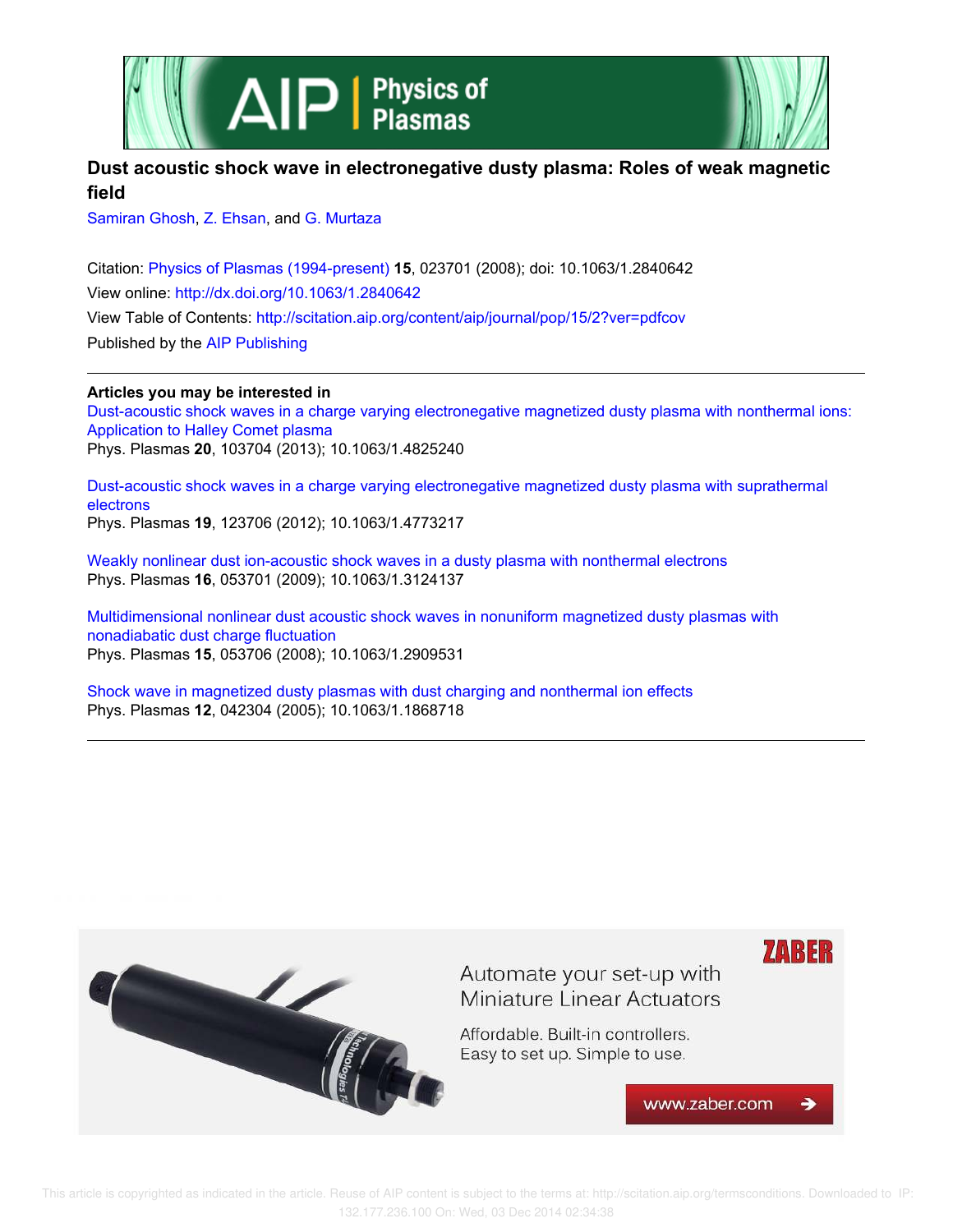# **Dust acoustic shock wave in electronegative dusty plasma: Roles of weak magnetic field**

Samiran Ghosh, <sup>1,a)</sup> Z. Ehsan, <sup>2,b)</sup> and G. Murtaza<sup>2</sup>

<sup>1</sup>*Government College of Engineering and Textile Technology, 4, Cantonment Road, Berhampore, Murshidabad 742101, West Bengal, India*

2 *Salam Chair and Department of Physics, G. C. University Lahore, 54000 Lahore, Pakistan*

(Received 11 October 2007; accepted 16 January 2008; published online 27 February 2008)

The effects of nonsteady dust charge variations and weak magnetic field on small but finite amplitude nonlinear dust acoustic wave in electronegative dusty plasma are investigated. The dynamics of the nonlinear wave are governed by a Korteweg–de Vries Burger equation that possesses dispersive shock wave. The weak magnetic field is responsible for the dispersive term, whereas nonsteady dust charge variation is responsible for dissipative term, i.e., the Burger term. The coefficient of dissipative term depends only on the obliqueness of the magnetic field. It is found that for parallel propagation the dynamics of the nonlinear wave are governed by the Burger equation that possesses monotonic shock wave. The relevances of the findings to cometary dusty plasma, e.g., Comet Halley are briefly discussed. © *2008 American Institute of Physics*. [DOI: 10.1063/1.2840642]

#### **I. INTRODUCTION**

Dusty plasmas with negative ions, i.e., electronegative dusty plasmas are quite obvious in astrophysical cometary plasma $1-5$  as well as in modern technological applications.  $6-8$ The linear collective phenomena, $9$  the spatial profiles of number densities of electrons, positive ions, electrons temperature, and dust charge are investigated in electronegative dusty plasma. $\frac{10}{10}$ 

The presence of the magnetic field makes a dusty plasma anisotropic and depending on the field strength as well as on dust grain radius, it changes the charging characteristics of dust grains. In the case of sufficiently large electron (ion) gyroradius compared to dust grain radius, the curvature effect of the trajectory of an electron (ion) impinging on the dust grains can be neglected so that the effect of magnetic field on charging processes is insignificant.<sup>11</sup> In the opposite case, the curvature effect cannot be neglected and in this case the dust charge decreases (when the electrons in the charging process start to be magnetized) and then, with a further increase of magnetic field, the dust charges increase (when the ions in the charging process start to be magnetized).<sup>12</sup>

On the other hand, the presence of negative ions due to their lower thermal velocity reduces the floating potential acquired by a dust grains and thereby reduces the magnitude of the charge of a dust grains.<sup>13</sup>

However, dust grains immersed in a plasma can exhibit self-consistent charge variations in response to the surrounding plasma oscillations and thus become a time dependent dynamical variable. The nonsteady dust charge variation due to collective perturbations modifies the dust floating potential which in turn self-consistently opposes the buildup of the plasma currents at the surface of the dust grains and consequently causes dissipative effects in both unmagnetized and magnetized dusty plasma. In the case of linear propagation,

these nonsteady charge variations cause a collisionless non-Landau damping of wave modes,  $8,14$  whereas, in the nonlinear regime these nonsteady charge variations cause anomalous dissipation in the plasma, which leads to the formation of collisionless shock wave in both unmagnetized and magnetized dusty plasma.<sup>15-17</sup>

The effects of both high and low charging rates of dust grains compared to dust oscillation frequency on dust acoustic solitary waves are investigated in electronegative dusty plasma without magnetic field.<sup>18</sup> Also recent theoretical investigation reveals that the nonsteady dust charge variations produce a dissipative effect that generates a shock wave in electronegative unmagnetized dusty plasma.<sup>19</sup> However, the effects of both nonsteady dust charge variation and external magnetic field on the dust acoustic wave (DAW) (Ref. 20) in electronegative dusty plasma are not investigated.

Thus, in this paper the effects of both nonsteady dust charge variations and weak magnetic field on small but finite amplitude DAWs in electronegative dusty plasma are investigated. It is seen that the Korteweg-de Vries (KdV) Burger equation governs the dynamics of nonlinear DAW. The dispersive term arises only due to the presence of magnetic field and in absence of magnetic field or for parallel propagation the nonlinear wave is governed by the Burger equation.

The paper is organized in the following manner: Physical assumptions and formulation of the problem are given in Sec. II. The basic equations are given in Sec. III. The nonlinear evolution equations are derived in Sec. IV. The nature of the steady state solution of the KdV Burger equation is discussed in Sec. V. Numerical results related to Halley's comet are discussed in Sec. VI. Finally, the findings of the present investigation are summarized in Sec. VII.

### **II. PHYSICAL ASSUMPTIONS**

1070-664X/2008/15(2)/023701/7/\$23.00

The following basic assumptions are made that will help to formulate the physical problem and to find the explicit final results:

a)Electronic mail: sran-g@yahoo.com. <sup>b)</sup>Electronic mail: marsstreet@gmail.com.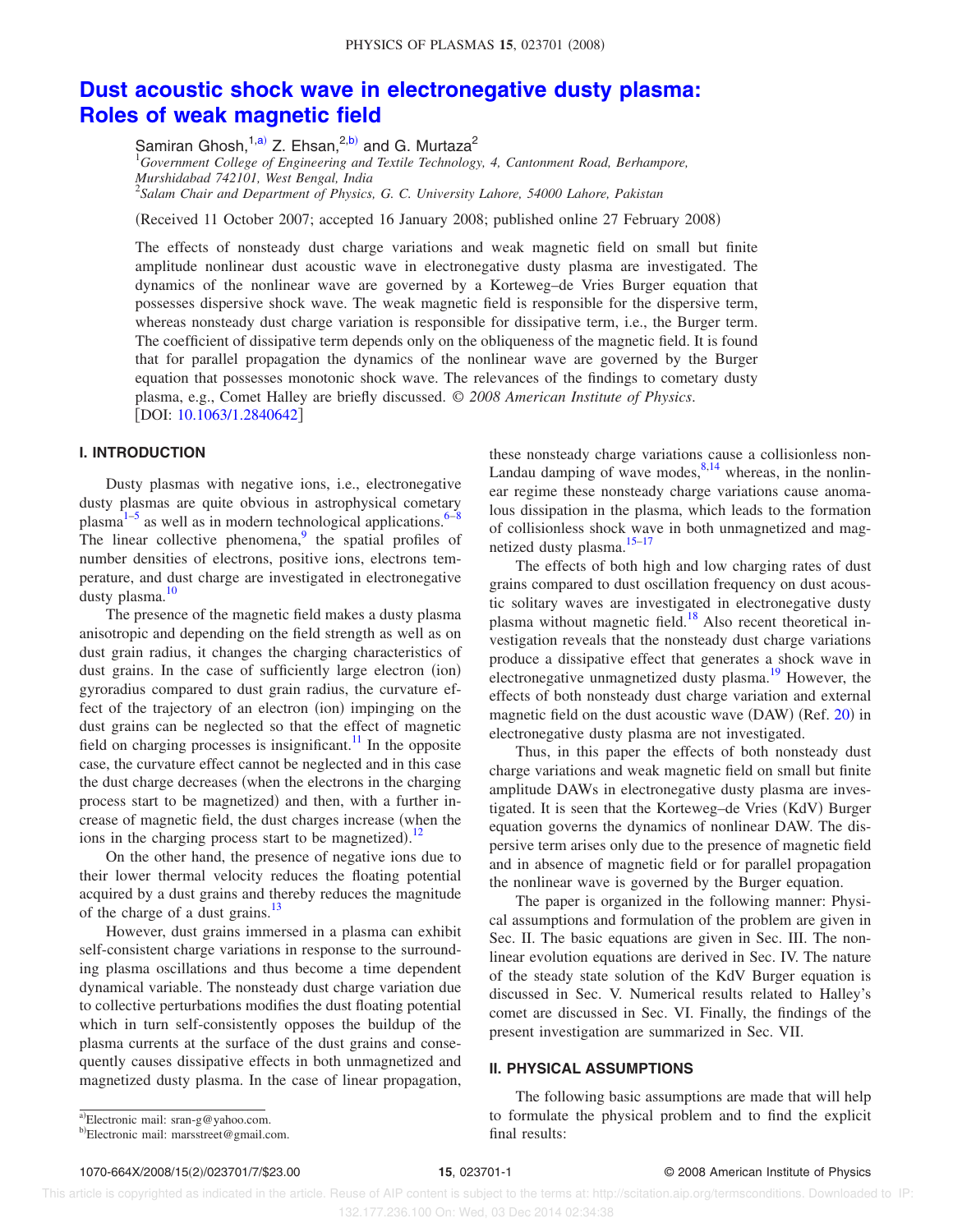- (i) The electronegative magnetized dusty plasma is homogeneous, collisionless, and unbounded. The plasma constituents are electrons  $(e)$  with number density  $n_e$ , positive ions  $(+)$  with number density  $n_{+}$ , negative ions  $(-)$ with number density *n*<sup>−</sup> and mobile negatively charged dust grains  $(d)$  with number density  $n_d$ . The dust grains are negatively charged and the charge varies continuously with time. The constant external weak magnetic field  $\rightarrow$ *B* lies in the *x*−*z* plane making an angle  $\theta$  with the *x* axis and the wave propagation vector lies along the *x* axis.
- (ii) At far upstream, there is a plasma flow  $V_0$  in the direction of the wave propagation, i.e., along the *x* direction and the plasma is assumed to be in its equilibrium state defined by  $\phi = 0$ ,  $n_e = n_{e0}$ ,  $n_+ = n_{+0}$ ,  $n_- = n_{-0}$ ,  $n_d = n_{d0}$ , and *q*<sup>*d*</sup> =−*z*<sup>*d*</sup> so that the plasma is quasineutral

$$
n_{e0} + z_d n_{d0} + n_{-0} = n_{+0}.\tag{1}
$$

(iii) The wavelength  $\lambda =2\pi/k$ ) « the gyroradius of the  $s(=e, +, -)$ th species particle  $\rho_s = V_{ts}/\Omega_s$  ( $\Omega_s$ , and  $V_{ts}$  are, respectively, the cyclotron frequency and thermal velocity of the *s*th species particle) so that only dust grains are magnetized but electrons, positive ions, and negative ions are unmagnetized. Thus for low frequency motion in magneto plasma satisfying  $(\omega/k) \ll V_t$  and  $\lambda \ll \rho_s$ , yields the Boltzmann distribution for electrons, positive ions, and negative ions. Hence the number densities of electrons and ions are given by $^{13,18,19}$ 

$$
n_e = n_{e0}z \exp(\Phi); \quad n_+ = n_{+0} \exp\left(-\frac{\Phi}{\sigma_+}\right);
$$
  

$$
n_- = n_{-0} \exp\left(\frac{\Phi}{\sigma_-}\right),
$$
 (2)

where  $\sigma_{+} = T_{+}/T_{e}$ ,  $\sigma_{-} = T_{-}/T_{e}$ ,  $T_{e}$ ,  $T_{+}$ , and  $T_{-}$  are the temperatures of electrons, positive ions, and negative ions, respectively, and  $\Phi(=e\phi/T_e)$  is the normalized plasma potential.

(iv) The dust grain radius  $(r_0)$  « and the electron gyroradius  $(\rho_e)$  of the electron and ion (positive and negative) current can be approximated by the expressions of the unmagnetic case. $\frac{11,12}{11,12}$  Also, dust flow velocity  $V_0 \ll V_{ts}(s = e, +, -)$ . Thus the normalized expressions for the electron current  $(I_e)$ , negative ion current  $(I_$ <sub>−</sub>), and positive ion current  $(I_+)$  for spherical dust grain of radius  $r_0$ , are as follows:

$$
I_e = -J_e \exp[\Phi + z(Q-1)];
$$
  
\n
$$
I_{-} = -J_{-} \exp\left[\frac{\Phi + z(Q-1)}{\sigma_{-}}\right],
$$
\n(3)  
\n
$$
I_{+} = J_{+} \left[1 - \frac{z(Q-1)}{\sigma_{+}}\right] \exp\left(-\frac{\Phi}{\sigma_{+}}\right),
$$

where  $J_s = \pi r_0^2 e n_{s0} \sqrt{8T_s/m_s}$ ,  $m_s$ , and  $T_s$  are the mass and temperature of the *s*th species and  $z = z_d e^2 / 4 \pi \epsilon_0 r_0 T_e$ ,  $4\pi\varepsilon_0 r_0$  is the capacitance of the spherical dust grain. Note that dust charge  $q_d = q_d^{\text{eq}} + \delta q_d = -z_d e + \delta q_d$ ,  $\delta q_d$  is the fluctuating dust charge so that  $q_d/z_d e = -1 + Q$ ;  $Q = \delta q_d / z_d e$  (normalized in units of equilibrium dust charge).

 $(v)$  The ratio of dust oscillation frequency  $\omega_{pd} = \sqrt{z_d^2 e^2 n_{d0}/\epsilon_0 m_d}$  to dust charging frequency ( $\nu_{ch}$ ) is finite, i.e.,  $\omega_{ch} = \omega_{pd} / \nu_{ch}$  is finite, i.e.,  $\omega_{ch} \sim O(1)$ , which is in contrast to the assumption  $\omega_{ch}$  is small, but  $\neq 0$ , i.e.,  $\omega_{ch} \sim O(\sqrt{\epsilon})$ , where  $\epsilon$  is the usual expansion parameter.<sup>17,19</sup> On the other hand, because of the weak magnetic field, the ratio of dust cyclotron frequency  $\Omega_d$ (=*z*<sub>d</sub>eB<sub>0</sub>/*m*<sub>d</sub>; *B*<sub>0</sub>=|*B*|) to  $\omega_{pd}$ , i.e.,  $\omega_{cd} = \Omega_d / \omega_{pd}$  is small but  $\neq 0$ , i.e.,  $\omega_{cd} \sim O(\sqrt{\epsilon})$ , which is also in contrast to the assumption  $\omega_{cd} \sim O(1)$ .<sup>17</sup> Later, in Sec. VI, it has been shown that these assumptions are justified in cometary dusty plasma, e.g., Comet Halley.

#### **III. BASIC EQUATIONS**

On the basis of the assumption, stated in the previous section, the external magnetic field  $B = B_0 \cos \theta \hat{x} + B_0 \sin \theta \hat{z}$ and the relative dust fluid velocity  $V_d(x) = V_{dx} \hat{x} + V_{dy} \hat{y} + V_{dz} \hat{z}$ . Thus the nonlinear dynamics of low phase velocity DAW are governed by the normalized equations,

$$
\frac{\partial N_d}{\partial T} + \frac{\partial (N_d V_{dx})}{\partial X} = 0,\tag{4}
$$

$$
\frac{\partial V_{dx}}{\partial T} + V_{dx} \frac{\partial V_{dx}}{\partial X} = -(Q - 1) \left( \frac{1}{\alpha_d} \frac{\partial \Phi}{\partial X} - \omega_{cd} V_{dy} \sin \theta \right)
$$

$$
- \frac{\gamma_d \sigma_d}{\alpha_d} N_d^{\gamma_d - 2} \frac{\partial N_d}{\partial X}, \tag{5}
$$

$$
\frac{\partial V_{dy}}{\partial T} + V_{dx} \frac{\partial V_{dy}}{\partial X} = \omega_{cd} (Q - 1) (V_{dz} \cos \theta - V_{dx} \sin \theta), \quad (6)
$$

$$
\frac{\partial V_{dz}}{\partial T} + V_{dx} \frac{\partial V_{dz}}{\partial X} = -\omega_{cd}(Q - 1)V_{dy} \cos \theta,
$$
\n(7)

$$
\gamma \frac{\partial^2 \Phi}{\partial X^2} = \delta_+ \exp(\Phi) + \delta_- \exp\left(\frac{\Phi}{\sigma_-}\right) - \exp\left(-\frac{\Phi}{\sigma_+}\right) - \Delta N_d(Q-1),
$$
\n(8)

where  $N_d = n_d/n_{d0}$ ,  $\delta_d = T_d/z_dT_e$ ,  $\Delta = 1 - \delta_+ - \delta_-, \delta_+ = n_{e0}/n_{+0}$ ,  $\delta = n_{-0} / n_{+0}, \alpha_d = z_d n_{d0} / \gamma n_{+0}, \gamma = (\delta_+ + 1 / \sigma_+ + \delta_- / \sigma_-), T_d$  is the dust temperature and  $\gamma_d$  is the adiabatic index.

The normalized charge variable *Q* is determined by the charging equation  $(dq_d/dt = \sum_{s=e,+,-} I_s)$ , which in normalized form reads as

$$
\omega_{\rm ch} \frac{dQ}{dT} = \frac{\sigma_{+} \beta_{\rm ch}}{(1 + \sigma_{+} + \gamma_{2})} \left[ \left( 1 - \frac{zQ}{z + \sigma_{+}} \right) \exp\left( -\frac{\Phi}{\sigma_{+}} \right) - A_{+} \exp(\Phi + zQ) - A_{-} \exp\left( \frac{\Phi + zQ}{\sigma_{-}} \right) \right],
$$
 (9)

where  $v_{\text{ch}}$ ,  $\beta_{\text{ch}}$ ,  $A_+$ , and  $A_-$  are, respectively,<sup>18,19</sup>

$$
v_{ch} = \frac{r_0}{\sqrt{2\pi}} \frac{\omega_{p+}^2}{V_{t+}} \frac{(z + \sigma_+)(1 + \sigma_+ + \gamma_2)}{z\sigma_+ \beta_{ch}};
$$

 This article is copyrighted as indicated in the article. Reuse of AIP content is subject to the terms at: http://scitation.aip.org/termsconditions. Downloaded to IP: 132.177.236.100 On: Wed, 03 Dec 2014 02:34:38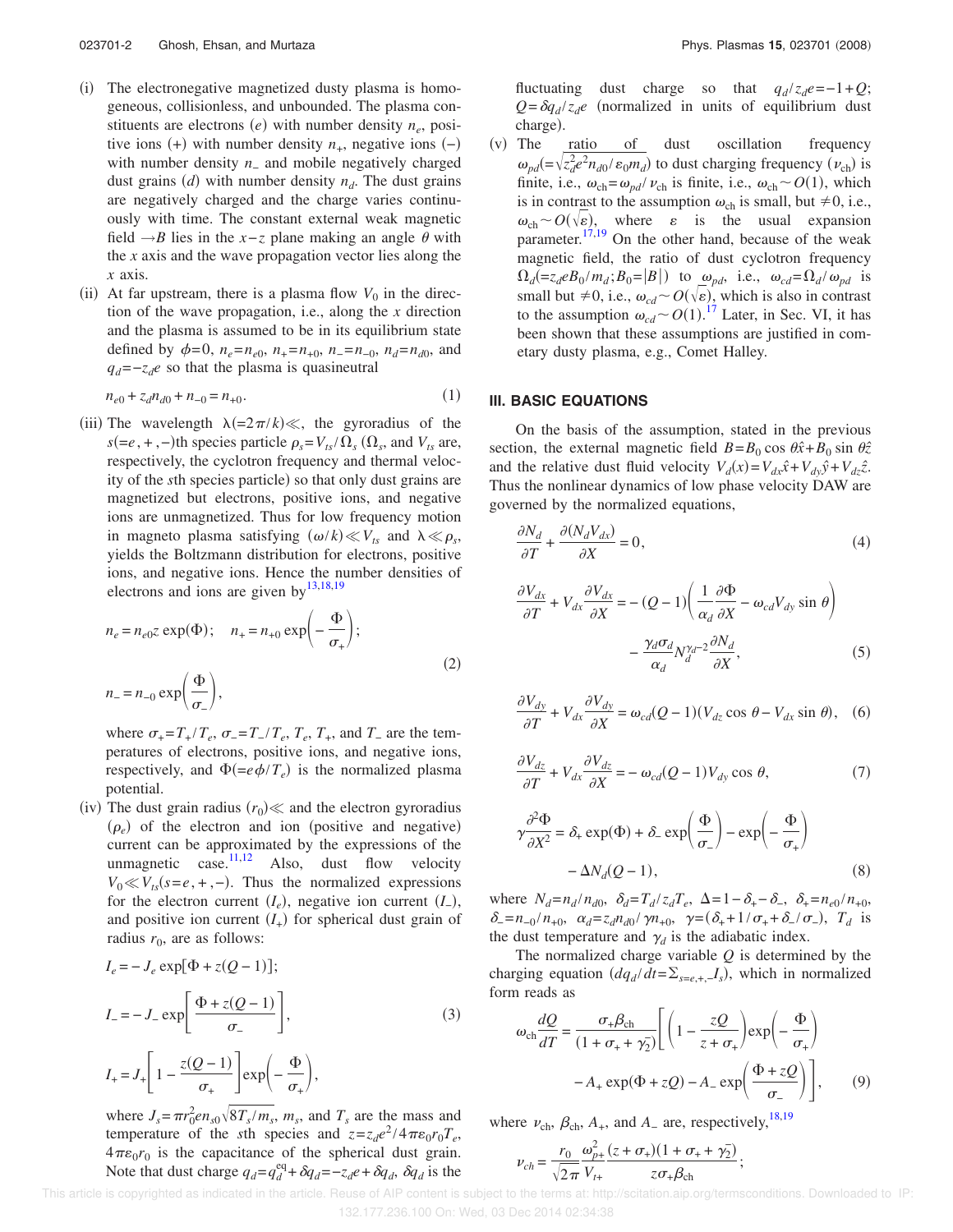$$
\beta_{ch} = \frac{(z + \sigma_{+})(1 + \sigma_{+} + \gamma_{2})}{z\sigma_{+}[1 + z + \sigma_{+} + \gamma_{1}]};
$$
\n
$$
\gamma_{1}^{-} = \frac{(z + \sigma_{+})(1 - \sigma_{-})}{\sigma_{-}}A_{-}; \quad \gamma_{2}^{-} = \frac{\sigma_{+}(1 - \sigma_{-})}{\sigma_{-}}A_{-}, \qquad (10)
$$
\n
$$
A_{+} = \frac{\delta_{+} \exp(-z)}{(z + \sigma_{+})} \sqrt{\frac{\sigma_{+} m_{+}}{m_{e}}};
$$

$$
A_{-} = \frac{\delta_{-} \exp(-z/\sigma_{-})}{(z + \sigma_{+})} \sqrt{\frac{\sigma_{+} \sigma_{-} m_{+}}{m_{-}}}.
$$

Note that equilibrium current balance equation  $I_{e0} + I_{+0} + I_{-0}$  $=0$  yields  $A_{+} + A_{-} = 1$ .

In the above, the time  $(T)$  and space  $(X)$  scales are, respectively, normalized in the units of  $\omega_{pd}$  and the plasma Debye length  $\lambda_D = \sqrt{\lambda_{De}^2 + \lambda_{D+}^2 + \lambda_{D-}^2}$ ,  $\lambda_{Ds} = \sqrt{\varepsilon_0 T_s / n_{s0} e^2}$  is the *s*th species particle Debye length. The dust fluid velocity  $V_d$  is normalized in units of dust acoustic speed  $c_d$ (= $\sqrt{z_d T_e \alpha_d / m_d}$ ).

#### **IV. NONLINEAR ANALYSIS: KdV BURGER EQUATION**

To study the small but finite amplitude nonlinear DAW using reductive perturbation technique, the independent variables are stretched as

$$
\xi = \varepsilon (X - V_{\text{ph}} T); \quad \tau = \varepsilon^2 T,\tag{11}
$$

where  $V_{\text{ph}}$  is the normalized phase velocity of the linear DAW and  $\varepsilon$  is a small parameter characterizing the strength of the nonlinearity. The dynamical variables are expanded in powers of  $\varepsilon$  as follows:

$$
f = f_0 + \varepsilon f^{(1)} + \varepsilon^2 f^{(2)} + \cdots
$$
  
\n
$$
V_{dy} = \varepsilon^{3/2} V_{dy}^{(1)} + \varepsilon^{5/2} V_{dy}^{(2)} + \cdots
$$
  
\n
$$
\vdots \quad f = N_d, V_{dx}, V_{dz}, \Phi, Q,
$$
  
\n(12)

where  $f^{(0)}=1$ ,  $V_0$  for  $N_d$ ,  $V_{dx}$  and  $=0$  for  $V_{dz}$ ,  $\Phi$  and  $Q$ , respectively.

Also because of the assumption  $(v)$  in Sec. II, for consistent perturbation expansion, it is assumed that

$$
\omega_{cd} = \frac{\Omega_d}{\omega_{pd}} = O(\sqrt{\varepsilon}).\tag{13}
$$

Introducing Eqs.  $(11)$ – $(13)$  into Eqs.  $(4)$ – $(9)$  and equating to lowest powers of  $\varepsilon$  the following relations are obtained:

$$
V_{dz}^{(1)} = \tan \theta V_{dx}^{(1)},
$$
  
\n
$$
Q^{(1)} = \left(1 - \Lambda^2 \sec^2 \theta + \frac{\gamma_d \sigma_d}{\alpha_d}\right) N_d^{(1)},
$$
  
\n
$$
V_{dy}^{(1)} = -\frac{\Lambda^2 \sin \theta \sec^2 \theta}{\omega_{cd}} \frac{\partial N_d^{(1)}}{\partial \xi},
$$
  
\n
$$
Q^{(1)} = \alpha_d \beta_{ch} \left(\Lambda^2 \sec^2 \theta - \frac{\gamma_d \sigma_d}{\alpha_d}\right) N_d^{(1)},
$$
\n(14)

where  $\Lambda = V_{\text{ph}} - V_0$ . This set of Eqs. (14) self-consistently yields the following linear DAW phase velocity:

$$
V_{\text{ph}} = V_0 - \cos \theta \left( \frac{\gamma_d \sigma_d}{\alpha_d} + \frac{1}{1 + \alpha_d \beta_{\text{ch}}} \right)^{1/2} \Rightarrow \Lambda
$$

$$
= \cos \theta \left( \frac{\gamma_d \sigma_d}{\alpha_d} + \frac{1}{1 + \alpha_d \beta_{\text{ch}}} \right)^{1/2} . \tag{15}
$$

Then equating the terms of next higher powers of  $\varepsilon$  the following relations are obtained:

$$
\frac{\partial N_d^{(1)}}{\partial \tau} + \frac{\partial (N_d^{(1)} V_{dx}^{(1)})}{\partial \xi} = -\frac{\partial (\Lambda N_d^{(2)} + V_{dx}^{(2)})}{\partial \xi},\tag{16}
$$

$$
\frac{\partial V_{dx}^{(1)}}{\partial \tau} + V_{dx}^{(1)} \frac{\partial V_{dx}^{(1)}}{\partial \xi} + \frac{1}{\alpha_d} \left( Q^{(1)} \frac{\partial \Phi^{(1)}}{\partial \xi} + \gamma_d (\gamma_d - 2) \sigma_d N_d^{(1)} \frac{\partial N_d^{(1)}}{\partial \xi} \right)
$$
  
\n
$$
= \frac{1}{\alpha_d} \frac{\partial (\Phi^{(2)} - \gamma_d \sigma_d N_d^{(2)})}{\partial \xi} - \Lambda \frac{\partial V_{dx}^{(2)}}{\partial \xi}
$$
  
\n
$$
+ \omega_{cd} (Q^{(1)} V_{dx}^{(1)} - V_{dy}^{(2)}) \sin \theta, \qquad (17)
$$

$$
\Lambda \frac{\partial V_{dy}^{(1)}}{\partial \xi} + \omega_{cd} Q^{(1)} (V_{dx}^{(1)} \sin \theta - V_{dz}^{(1)} \cos \theta)
$$
  
=  $\omega_{cd} (V_{dx}^{(2)} \sin \theta - V_{dz}^{(2)} \cos \theta),$  (18)

$$
\frac{\partial V_{dz}^{(1)}}{\partial \tau} + V_{dx}^{(1)} \frac{\partial V_{dz}^{(1)}}{\partial \xi} = -\Lambda \frac{\partial V_{dz}^{(2)}}{\partial \xi} - \omega_{cd} (Q^{(1)} V_{dy}^{(1)} - V_{dy}^{(2)}) \cos \theta,
$$
\n(19)

$$
\Phi^{(2)} + \frac{1}{2\gamma} \left( \delta_+ + \frac{\delta_-}{\sigma_-^2} - \frac{1}{\sigma_+^2} \right) \Phi^{(1)^2} - \alpha_d (Q^{(2)} - N_d^{(2)} + N_d^{(1)} Q^{(1)})
$$
  
= 0, (20)

$$
Q^{(2)} + \beta_{ch}\Phi^{(2)} + \Lambda\omega_{ch}\frac{\partial Q^{(1)}}{\partial \xi} + \frac{\sigma_{+}\beta_{ch}}{2(1 + \sigma_{+} + \gamma_{2})}
$$

$$
\times \left[\frac{z^{2}(1 + B_{-})Q^{(1)^{2}} - \frac{(1 - \sigma_{+}^{2}(1 + B_{-}))}{\sigma_{+}^{2}}\Phi^{(1)^{2}}}{\frac{z(1 - \sigma_{+}(z + \sigma_{+})(1 + B_{-}))}{\sigma_{+}(z + \sigma_{+})}Q^{(1)}\Phi^{(1)}}\right] = 0, \quad (21)
$$

where  $B_- = (1 - \sigma_-^2)A_- / \sigma_-^2$ .

Finally, eliminating all the second order quantities from Eqs.  $(16)$ – $(21)$  and using relations of Eq.  $(14)$ , the following KdV Burger equation is obtained:

This article is copyrighted as indicated in the article. Reuse of AIP content is subject to the terms at: http://scitation.aip.org/termsconditions. Downloaded to IP: 132.177.236.100 On: Wed, 03 Dec 2014 02:34:38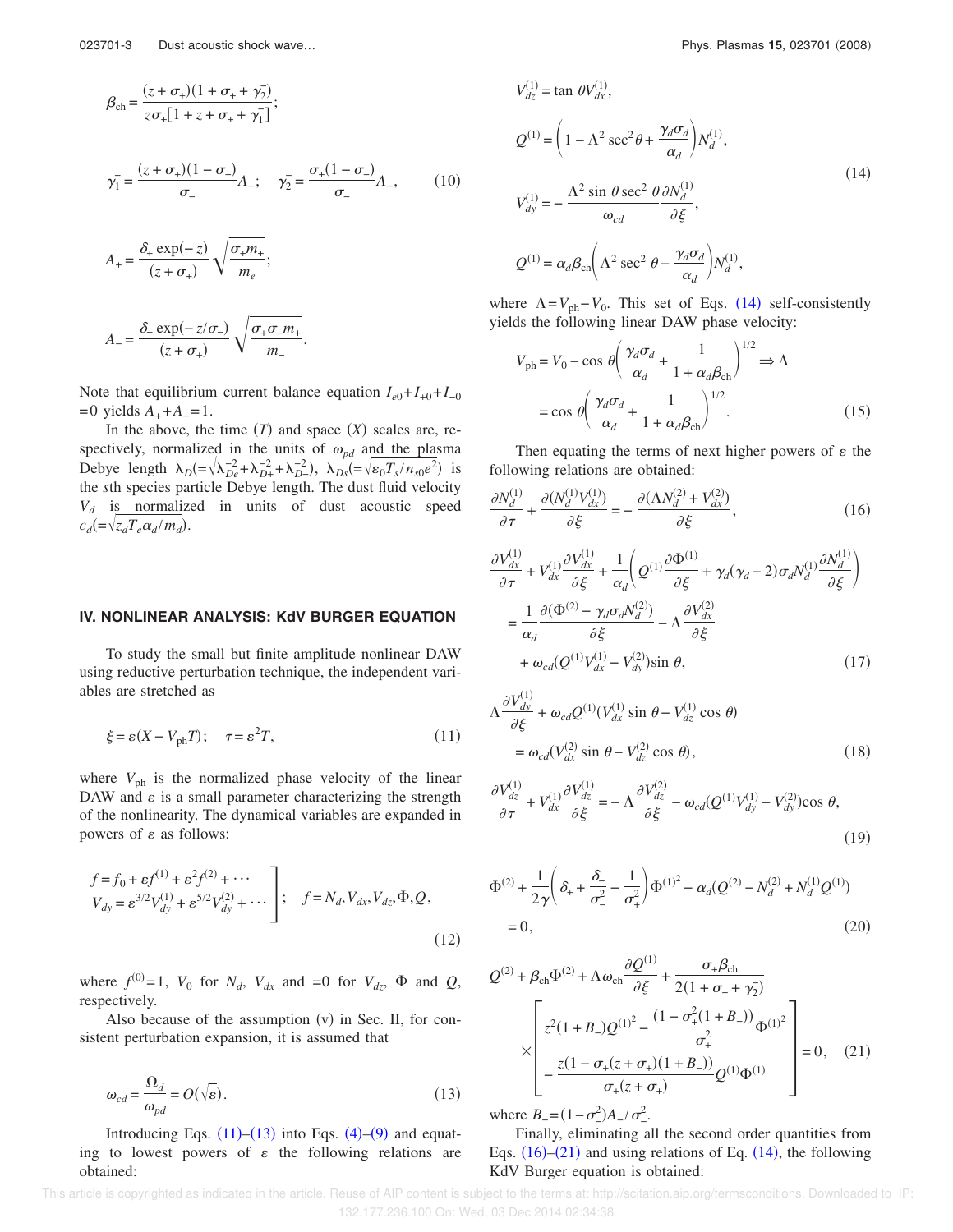$$
\frac{\partial N_d^{(1)}}{\partial \tau} - \alpha N_d^{(1)} \frac{\partial N_d^{(1)}}{\partial \xi} - \beta \frac{\partial^3 N_d^{(1)}}{\partial \xi^3} = \mu_{\rm ch} \frac{\partial^2 N_d^{(1)}}{\partial \xi^2}.
$$
 (22)

The coefficients of nonlinearity  $\alpha$ , dispersion  $\beta$ , and Burger term  $\mu_{ch}$  are as follows:

$$
\alpha = \frac{\cos \theta}{(1 + \alpha_d \beta_{ch})^{1/2}} \left[ \frac{\gamma_d (\gamma_d + 1) \sigma_d}{\alpha_d} + \frac{1}{(1 + \alpha_d \beta_{ch})^2} \left( \frac{3\gamma + \delta_+ + \frac{\delta_-}{\sigma_-^2} - \frac{1}{\sigma_+^2}}{\gamma} + \frac{\sigma_+ \alpha_d^2 \beta_{ch} C}{(1 + \alpha_d \beta_{ch})(1 + \sigma_+ + \gamma_2)} \right) \right],
$$
\n(23)

where

$$
C = (1 + B_{-})(z\beta_{ch} - 1)^{2} + \frac{2z\beta_{ch}}{\sigma_{+}(z + \sigma_{+})} - \frac{1}{\sigma_{+}^{2}},
$$
(24)

$$
\beta = \frac{\sin^2 \theta \cos \theta}{2\omega_{cd}^2} \left(\frac{\gamma_d \sigma_d}{\alpha_d} + \frac{1}{1 + \alpha_d \beta_{ch}}\right)^{3/2},\tag{25}
$$

$$
\mu_{ch} = \frac{\alpha_d \beta_{ch} \omega_{ch} \cos^2 \theta}{2(1 + \alpha_d \beta_{ch})^2} = \frac{\alpha_d \beta_{ch} \cos^2 \theta}{2(1 + \alpha_d \beta_{ch})^2} \left(\frac{\omega_{pd}}{\nu_{ch}}\right). \tag{26}
$$

The expression for  $\alpha$  [Eq. (23)] shows that the coefficient of nonlinear term is proportional to the obliqueness of the magnetic field.

The expression for  $\beta$  [Eq. (25)] shows that the dispersive term is directly proportional to the obliqueness of the magnetic field and inversely proportional to the magnitude of the magnetic field. Thus the dissipative term arises only due to the presence of external magnetic field. The dispersive term vanishes ( $\beta$ =0) for parallel propagation ( $\theta$ =0) and the nonlinear wave is governed by the well-known Burger equation

$$
\frac{\partial N_d^{(1)}}{\partial \tau} - \alpha N_d^{(1)} \frac{\partial N_d^{(1)}}{\partial \xi} = \mu_{\rm ch} \frac{\partial^2 N_d^{(1)}}{\partial \xi^2}.
$$
 (27)

The expression for  $\mu_{ch}$  [Eq. (26)] shows that the Burger term is proportional to  $\omega_{ch} = \omega_{pd} / \nu_{ch}$ ) and arises due to nonsteady dust charge variations. Note that  $\Delta(=1-\delta_+ - \delta_-)$  $=z_d n_{d0}/n_{+0}$  = 0  $\Rightarrow \mu_{ch}$  = 0, this is expected as  $\Delta$  = 0 implies the absence of charged dust grains and consequently no charge fluctuation. Hence the Burger term, which is responsible for the generation of shock wave, originates from the nonsteady dust charge variation under the assumption that  $\omega_{ch}$  is finite. Also note that the coefficient of the Burger term is proportional to  $\cos^2\theta$  (other plasma parameter remains constant) thus the dissipative term depends only on the obliqueness of the magnetic field, not on the magnitude of the magnetic field.

It is interesting to note that for *adiabatic* dust charge variation<sup>17(a),18,21</sup>  $\omega_{ch} \approx 0$  [e.g., for typical laboratory dusty plasma, dust oscillation frequency  $\omega_{pd} \approx 10^2 \text{ s}^{-1}$  and dust charging frequency  $v_{ch} \approx 10^8 \text{ s}^{-1} \cdot \frac{20(\text{b})^7 \text{ implies } \omega_{ch} (\approx 10^{-6})}$  $\approx$  0] and the charging equation (9) is approximated by  $I_e + I_+ + I_- \approx 0$  so that the charge on the dust grains instantaneously reaches its equilibrium value and hence does not play any dissipative role. Thus in this case  $\mu_{ch} \approx 0$ , i.e., the Burger term vanishes in Eq.  $(22)$  and thereby the nonlinear dynamics of DAW is governed by the well-known Korteweg–de Vries equation that exhibits only the soliton solution instead of the shock wave.

#### **V. STEADY STATE SOLUTION: GENERATION OF SHOCK WAVE**

It is well known that the KdV Burger equation describes the shock wave profile. The criteria for the formation of the shock wave is that the coefficient of the Burger term  $\mu_{ch}$ which arises due to nonsteady dust charge variations should be positive (here  $\mu_{ch}$  > 0), otherwise it would not be possible to get a stable solution of the Burger equation. A particular solution of the above KdV Burger equation  $[Eq. (22)]$  is of the following form: $^{22}$ 

$$
N_d^{(1)}(\xi,\tau) = -\frac{3\mu_{\rm ch}^2}{25\alpha\beta} \left[ 1 + \tanh\frac{\mu_{\rm ch}}{10\beta} \left( \frac{6\mu_{\rm ch}^2}{25\beta} \tau - \xi \right) \right]^2.
$$
 (28)

On the other hand, for parallel propagation  $(\theta=0)$ , one can easily find the following analytic solution of the Burger equation  $(27)$ :

$$
N_d^{(1)}(\xi, \tau) = N \left[ 1 + \tanh\left(\frac{\eta}{L_w}\right) \right]
$$
 (29)

subject to the boundary conditions  $N_d^{(1)}(\xi, \tau)$ ,  $d_\eta N_d^{(1)}(\xi, \tau)$  $\rightarrow$ 0 as  $\eta \rightarrow -\infty$ , which exhibits monotonic shock solution. In the above *N* is the initial shock amplitude,  $L_w$  is the shock width,  $V_f$  is the shock velocity, and

$$
\eta = V_f \tau + \xi = \frac{\varepsilon [c_d (\varepsilon V_f - V_{\text{ph}}) t + x]}{\lambda_D} \tag{30}
$$

is the wave frame.

However, for steady state numerical solution transforming to the wave frame  $\eta$  the KdV Burger equation [Eq. (22)] with  $\psi = N_d^{(1)}$  reduces to

$$
\frac{d^2\psi}{d\eta^2} = \left(\frac{V_f}{\beta}\right)\psi - \left(\frac{\alpha}{2\beta}\right)\psi^2 - \left(\frac{\mu_{\rm ch}}{\beta}\right)\frac{d\psi}{d\eta}.\tag{31}
$$

This Eq. (31) has a well-known mechanical analogy; it describes a damped anharmonic oscillator where  $\psi$  plays a role of the generalized coordinate and  $\eta$  plays the role of time. In the  $(\psi, d\psi/d\eta)$  plane, Eq. (31) has two singular points (0,0) and  $(2V_f/\alpha, 0)$  the former (with  $\psi = \psi_1 = 0$ ) corresponds to the upstream state and latter (with  $\psi = \psi_2 = 2V_f/\alpha$ ) corresponds to the equilibrium downstream state. The singular point  $(0,0)$  is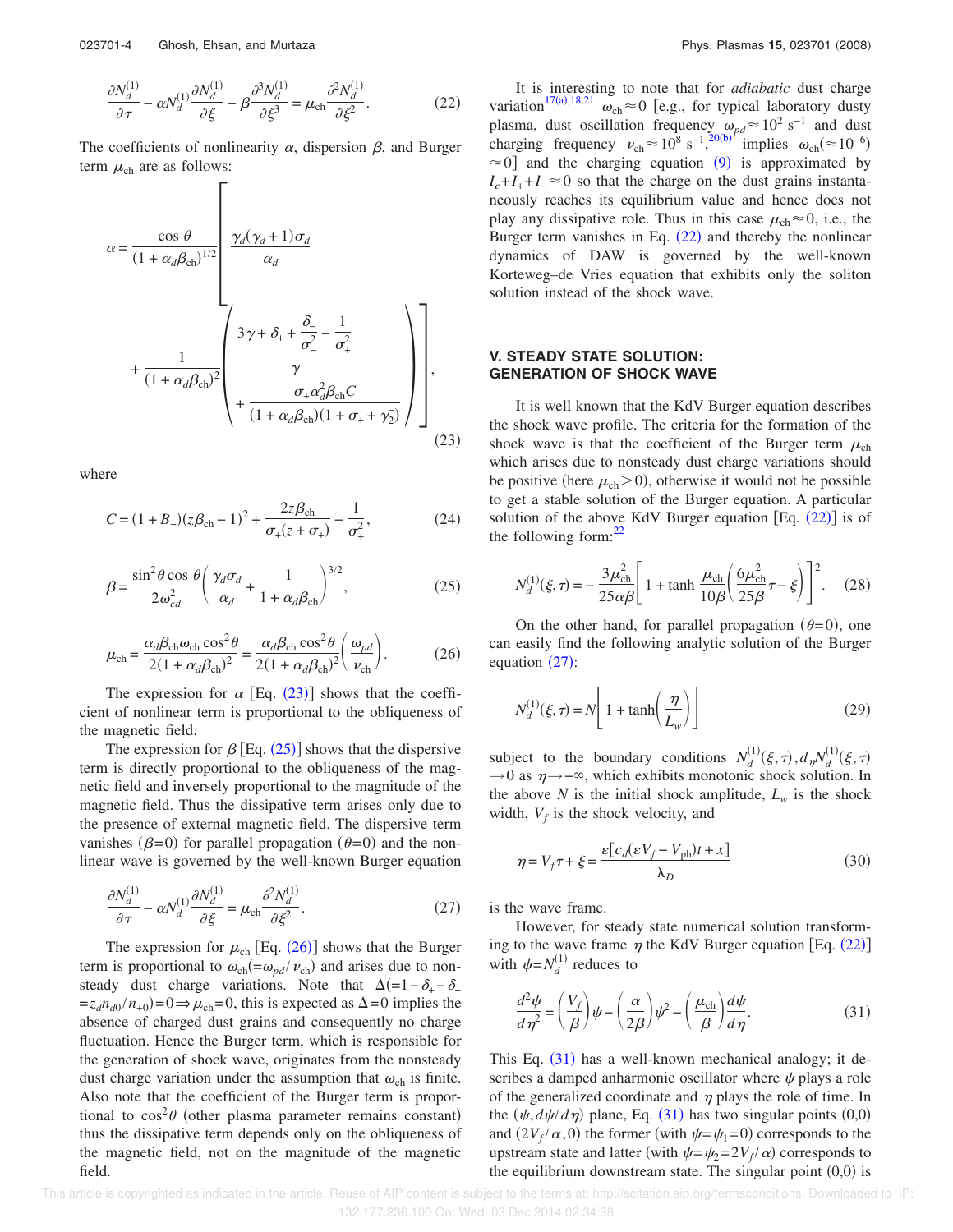always a saddle point, whereas the singular point  $(2V_f/\alpha, 0)$ is a nodal point if  $(\mu_{ch}^2>4V_f\beta)$  and a focal point if  $(\mu_{ch}^2 < 4V_f \beta)$ . In the absence of dissipations (i.e.,  $\mu_{ch} = 0$ ), the downstream singular point becomes a center and no integral curve can enter this point so that there is no way of passing from  $\psi = \psi_1$  to  $\psi = \psi_2$  state and hence there is no shock wave. In this case the solution that leads from the upstream singular point is the one that returns to it and with the boundary conditions  $\psi(\eta = -\infty) = \psi_{\eta}(\eta = -\infty) = 0$  is a soliton solution for  $V_0=0$ . In the presence of a flow velocity  $V_0\neq 0$ , the boundary conditions give rise to periodic waves other than solitary wave solutions. We define

$$
V_a = V_0 - (V_{\text{ph}} - \varepsilon V_f) = \Lambda + \varepsilon V_f,\tag{32}
$$

where  $V_a$  is the DAW velocity ahead of the shock front relative to a moving wavefront. The Mach number *M* is defined as

$$
M = \frac{V_a}{\Lambda} = 1 + \varepsilon \frac{V_f}{\Lambda} \Rightarrow V_f = \frac{\Lambda (M - 1)}{\varepsilon}.
$$
 (33)

A stable focus corresponds to oscillatory shock, whereas the stable node corresponds to monotonic shock and hence the condition for oscillatory shock (monotonic shock) is

$$
\frac{\omega_{pd}}{\nu_{ch}} < (>)\frac{8 \tan \theta (1 + \alpha_d \beta_{ch})^2 [(\gamma_d \sigma_d/\alpha_d) + 1/(1 + \alpha_d \beta_{ch})] \sqrt{M - 1}}{\alpha_d \beta_{ch} \omega_{cd}}.
$$
\n(34)

#### **VI. NUMERICAL ANALYSIS AND DISCUSSIONS**

Horanyi and Mendis<sup>23,24</sup> calculated the trajectories of micron and submicron sized dust grains that are expected to be released from the cometary nucleus. It was shown that the electromagnetic forces associated with the motion of the grains (which are electrically charged by virtue of plasma environment) through the magnetized plasma played a crucial role in their dynamics. Different spacecrafts *Vega 1*, Vega 2, and Giotto) observations on comets reveal that Comet Halley contains electrons, ice dust grains, and different (positive and negative) ions such as  $(H^+, H^-)$ ,  $(O^+, O^-)$ ,  $(Si^+, Si^-)$ ,  $(OH^+, OH^-)$ , and etc.<sup>1</sup> For the numerical analysis of the present findings,  $(H^+, H^-)$  and pure ice dust grains are to be considered. The approximated physical parameters of Comet Halley ( $\sim 10^4$  km from the nucleus) are<sup>1-5</sup>  $n_{+0} \sim 2$  $\times$  10<sup>8</sup> m<sup>-3</sup>, *n*<sub>d0</sub> ~ 1 m<sup>-3</sup>, *T<sub>e</sub>*=*T*<sub>+</sub> ~ 100 eV, *m*<sub>+</sub>=*m*<sub>−</sub> ~ 1.6726  $\times 10^{-27}$  kg,  $B_0 \sim 7.5 \times 10^{-3}$  Tesla, the dust mass density (for ice dust grains)  $\rho_d \sim 9 \times 10^2$  kg m<sup>-3</sup>,  $r_0 \sim 5 \mu$ m, and  $\gamma_d \sim 5/3$ .

For numerical computations the following relation that is derived from equilibrium current balance equation  $I_{e0} + I_{+0}$  $+I_{-0}=0$  and charge neutrality condition (1) is used to find the negative ion-positive ion density ratio  $\delta = (-n_{-0}/n_{+0})$  as a function of nondimensional dusty plasma parameter *z*,

$$
\delta_{-} = \frac{(1-\Delta)e^{-z} - (z + \sigma_{+})\sqrt{\frac{m_e}{\sigma_{+}m_{+}}}}{e^{-z} - e^{-z/\sigma_{-}}\sqrt{\frac{\sigma_{-}m_e}{m_{-}}}}, \quad \Delta = zP, \quad (35)
$$

where  $P=4\pi r_0 n_{d0} L^2$ ,  $L=\sqrt{\epsilon_0 T_e/n_{+0}e^2}$  is a characteristic length<sup>19</sup> and for the present model,  $P \approx 1.74 \times 10^{-3}$ . The above physical parameters with  $\sigma$  = 1 also estimate  $V_{t+}(V_{t-}) \sim 9.8 \times 10^4 \text{ ms}^{-1}$ ,  $\Omega_+(\Omega_-) \sim 7.2 \times 10^5 \text{ s}^{-1}$ ,  $V_{te} \sim 4.2$  $\times 10^6$  ms<sup>-1</sup>,  $\Omega_e \sim 1.3 \times 10^9$  s<sup>-1</sup>,  $\rho_+(\rho_-) \sim 1.4 \times 10^{-1}$  m, and  $\rho_e \sim 3.2 \times 10^{-3}$  m. The values of the ratios  $r_0/\rho_e \sim 1.6$  $\times 10^{-3}$  ≪ 1 and  $r_0/\rho_+$  ~ 3.6 × 10<sup>-5</sup> ≪ 1 justifies the assump-

tion (iv). Also note that a spacecraft flying through the comet and dust cloud will impact the dust at the spacecraft-comet relative speeds. The relative speeds of the 1986 flyby of *Vega 1*, *Vega 2*, and *Giotto* spacecraft at Comet Halley are, respectively,  $7.9 \times 10^4$  ms<sup>-1</sup>,  $7.7 \times 10^4$  ms<sup>-1</sup>, and  $6.8 \times 10^4$  ms<sup>-1</sup>,<sup>25</sup> which are less than the thermal velocities of electron and ions (positive and negative) and thereby the assumption  $V_0 \ll V_{ts}$  on the basis of which the expressions for electron and ion currents  $(3)$  are approximated is also justified. It is also observed from Eq.  $(35)$ ,  $(\sigma_{=}1)$  that  $z \sim 2.49$ , 1.37  $\Rightarrow$  δ<sub>-</sub> ~ 0.011, 0.8 implying ω<sub>ch</sub>(=ω<sub>pd</sub>/ ν<sub>ch</sub>) ~ 2.14, 1.56 which is finite and  $\omega_{cd} = \Omega_d / \omega_{pd}$  ~ 3.3 × 10<sup>-2</sup> ≪ 1 which justifies the assumption (v) and the scaling Eq.  $(13)$  on the basis of which the nonlinear equations are derived.

On the basis of the plasma parameters relevant to Comet Halley, $1-5$  the variations of dissipation, i.e., the coefficient of the Burger term  $\mu_{ch}$  with negative ion-positive ion number density ratio  $\delta_{-}(-n_{-0}/n_{+0})$  are drawn in Fig. 1 for different negative ion-electron temperature ratio  $\sigma_{-} (= T_{-}/T_e)$  and incident angle  $\theta$  of the magnetic field. This figure shows that  $\mu_{ch}$ decreases with the increase of  $\delta$ <sub>-</sub>. Different curves of this figure also show that  $\mu_{ch}$  increases with the increase of  $\sigma_{-}$ [solid curves: (a), (b)], but decreases with the increase of  $\theta$ [dotted curves:  $(a)$ ,  $(b)$ ].

Applying the same plasma parameters of Comet Halley,  $I^{-5}$  the numerical integration of Eq. (31) using a fifth order Runge-Kutta scheme with boundary conditions  $\psi = \psi_n$ =0 at  $\eta$ =− $\infty$  is carried out starting from the saddle point at the upstream and is found to be stable. The solutions are depicted in Fig. 2. This figure shows that the shock wave is more dispersive in nature for a larger value of magnetic field than that of for lower value. On the other hand, for parallel propagation the shock is monotonic in nature, which is shown in Fig. 3.

Note that as the shock moves forward i.e. from upstream to downstream side the pressure as well as temperature increase. For the present investigation, the values of the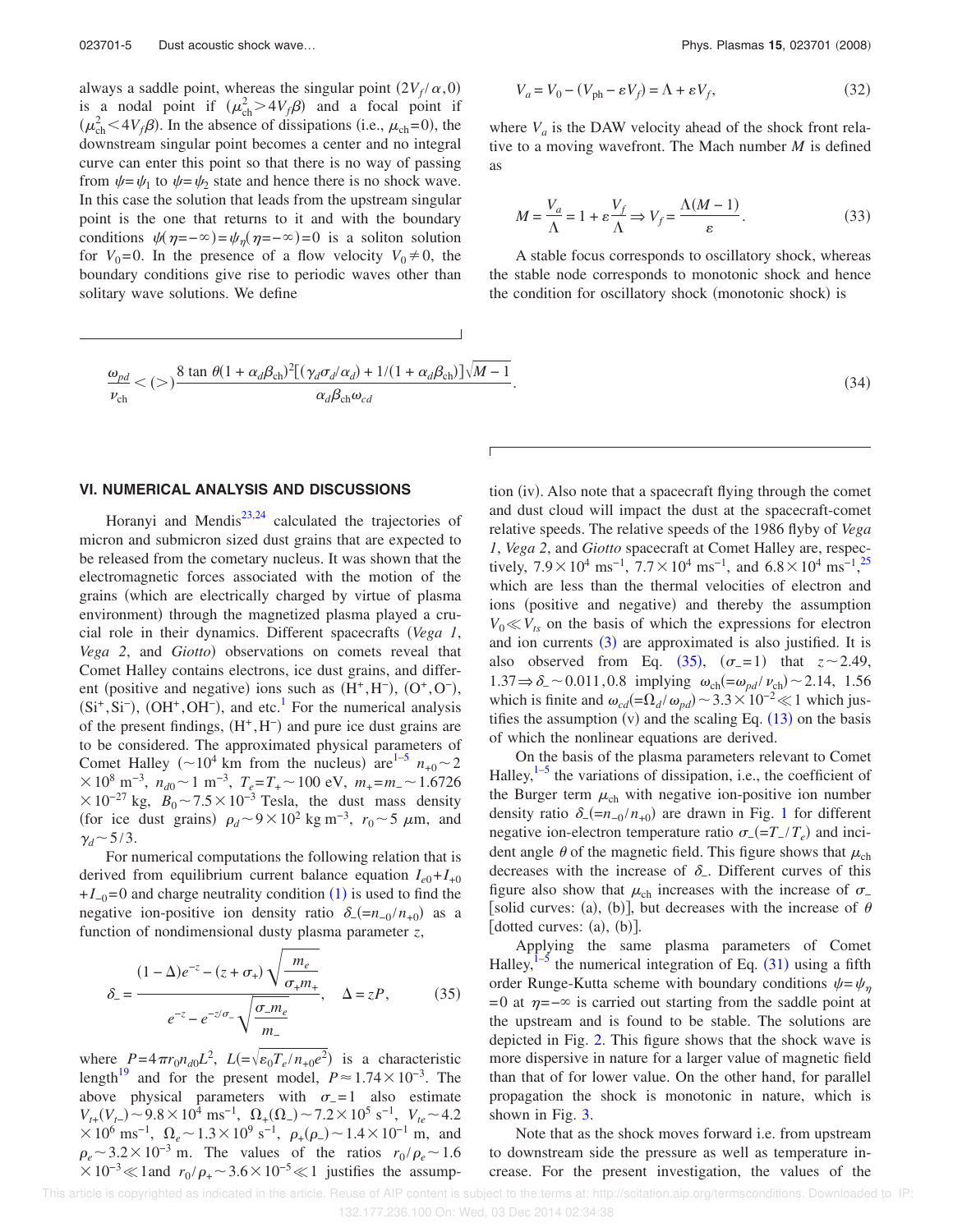

FIG. 1. Coefficient of the Burger term  $\mu_{ch}$  as given by Eq. (26) plotted against  $\delta$ \_.

normalized pressure  $(P_d)$  and temperature  $(T_d)$  become  $P_d \sim [1 + N_d^{(1)}]$ <sup>7*d*</sup>  $\sim$  2.1 and  $T_d \sim [1 + N_d^{(1)}]$ <sup>7*d*-1</sup> $\sim$  1.33. The shock is compressive  $[N_d^{(1)} > 0]$  in nature and as the potential is negative  $\{\Phi^{(1)} = -[\alpha_d l(1 + \alpha_d \beta_{ch})]N_d^{(1)}; N_d^{(1)} > 0\}$ , the negatively charged dust grain is energized by passing shock wave to

$$
E = -z_d T_e \Phi = -z_d T_e [\varepsilon \Phi^{(1)}]_{\text{max}}
$$
  
= 
$$
\frac{z_d T_e \alpha_d}{(1 + \alpha_d \beta_{\text{ch}})} [\varepsilon N_d^{(1)}]_{\text{max}} = \frac{2z_d T_e \alpha_d \Lambda (M - 1)}{\alpha (1 + \alpha_d \beta_{\text{ch}})}.
$$
 (36)

### **VII. SUMMARY**

The results of the present investigation can be summarized as follows:

 $(a)$  The nonsteady dust charge variation produces anomalous dissipation that leads to the shock wave generation in electronegative magnetized dusty plasma. The magnetic field modifies the nonlinearity, dispersive as well as dissipative properties of the nonlinear wave.



FIG. 2. Oscillatory shock amplitudes obtained as the solution of Eq. (31) plotted against  $\eta$  for  $\theta = 2^{\circ}$ ,  $\delta = 0.011$ ,  $\sigma = 1$ , and  $M = 2$ .



FIG. 3. Monotonic shock amplitude obtained as the solution of Eq. (29) plotted against  $\eta$  for  $\theta = 0^\circ$ ,  $\delta = 0.011$ ,  $\sigma = 1$ , and  $N = 0.2$ .

- $(b)$  Nonsteady dust charge variation induced dissipation increases with the increase of the negative ion-electron temperature ratio, but decreases with the increase of negative ion-positive ion density ratio as well as with the obliqueness of the external magnetic field  $[Fig. 1,$ curves  $(a)$  and  $(b)$ ].
- $(c)$  The magnitude of the magnetic field modifies the dispersion properties of the shock wave Fig. 2, solid and dotted curves). In the case of parallel propagation DAW possesses only monotonic shock (Fig. 3).
- $(d)$  The observed shock wave is a compressional one providing sufficient dust density enhancement, which has a significant importance in astrophysical context. The generation of the shock wave is quite common feature in cometary plasma. When a dust grains impacts a solid surface, such as a spacecraft, compressional shock waves are created in both the dust grain and the spacecraft surface. The foreshock and bow shock wave is observed at Halley's comet.<sup>5</sup> Also the dust grains emitted from a comet get electrically charged in its plasma environment. Thus the results of the present investigation are useful for understanding the physics of formation of shock wave at Halley's comet.
- $(e)$ It is clear from Eqs.  $(23)$ ,  $(25)$ , and  $(26)$ , that for a large angle ( $\theta \rightarrow 90^{\circ}$ ), coefficient of nonlinearity  $\alpha \rightarrow 0$ , the coefficients of dispersion  $\beta \rightarrow 0$ , and Burger term  $\mu_{ch} \rightarrow 0$ . Thus for large angle this model is no longer valid and in this case, the stretching coordinates will be different. Thus the present model is valid for  $0 \le \theta$  $0^{\circ}$ ,  $r_0 \ll \rho_e$  and also for weak magnetic field so that  $\omega_{cd} = O(\sqrt{\varepsilon}).$
- $(f)$  Finally, at first step only 1D nonlinear DAW in electronegative magnetized dusty plasma in the presence of weak magnetic field and nonsteady dust charge variation is investigated. The 2D and 3D nonlinear structures (e.g., soliton, shock, etc.) of the DAW in such plasma in the presence of strong magnetic field is our future area of investigation.

 This article is copyrighted as indicated in the article. Reuse of AIP content is subject to the terms at: http://scitation.aip.org/termsconditions. Downloaded to IP: 132.177.236.100 On: Wed, 03 Dec 2014 02:34:38